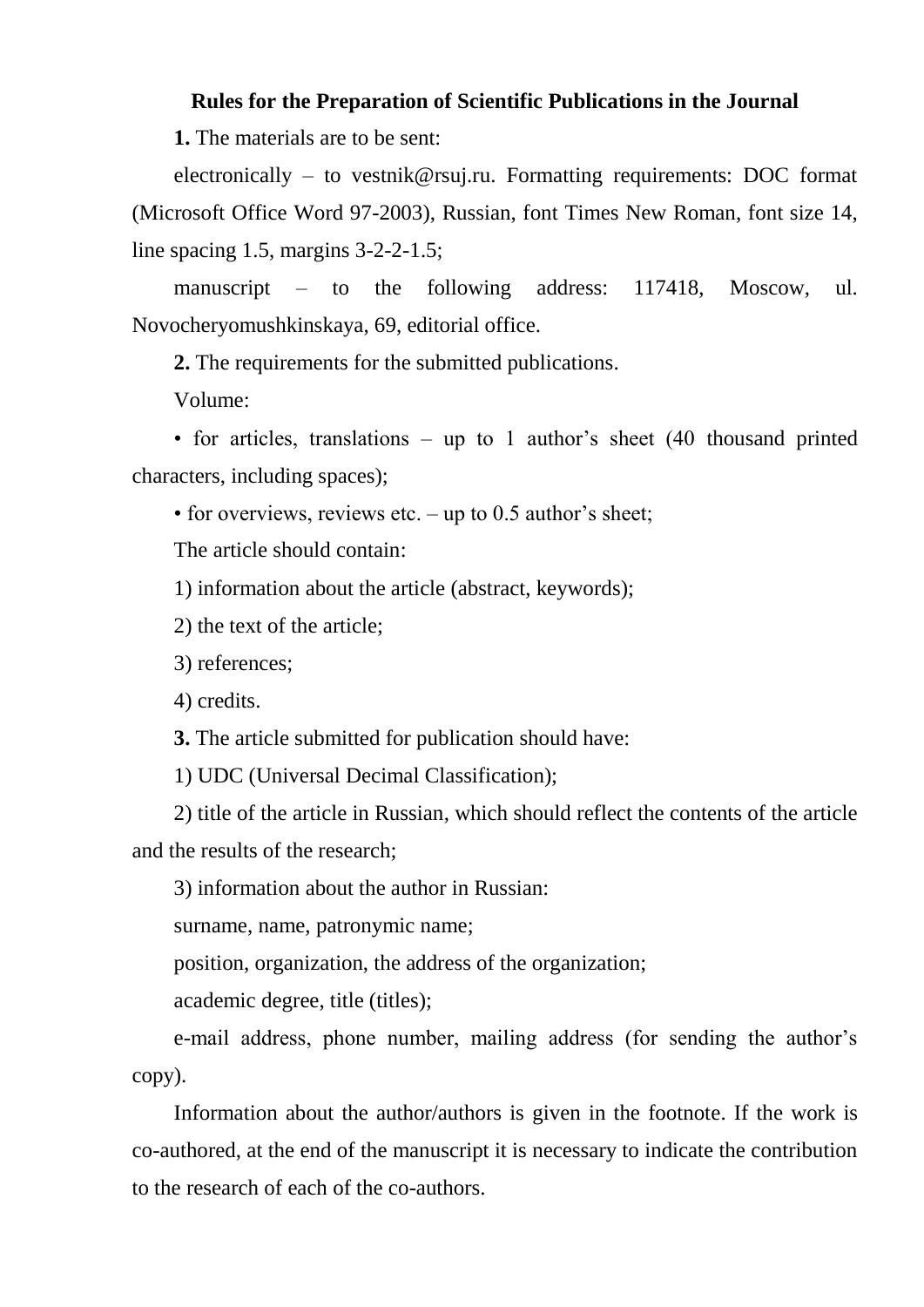| E.g.:                      |                                                 |
|----------------------------|-------------------------------------------------|
| Ivanov Ivan Ivanovich      | - data collection and systematization; analysis |
|                            | and synthesis of research results;              |
| Lukashova Irina Nikolaevna | - literature overview on the research problem;  |
|                            | scientific advisor.                             |

4) *Abstract* – independent from the article source of information, short characteristics of the contents of the research. It includes the following parts: Introduction, Materials and Methods; Results, Discussion. It indicates what new information the article contains in comparison with the other articles with a similar subject and purpose. Recommended size – 200-250 words. Given in Russian and English. Abstract in English should not be a literal translation of the Russian text. Recommended original content of up to 300 words.

While writing the abstract one should pay attention to the following: do not repeat the text of the article or its title, do not give numbers, tables, in-text citation, abbreviations, author's shortenings, information which is not present in the article; describe the research methodology only in case it has novelty or present a particular interest from the point of view of the current research.

*Keywords* reflect the main provisions, the terminology of the research, the results achieved. The required quantity of keywords (word combinations) – 5-8. Keywords or word combinations should be divided by a comma and should not be long. They are given in Russian and English.

**The body of the article** must be clearly structured:

*Introduction* presents the problem, its relevance, importance for further development of the branch of science or practical activity. The literature overview covers the main (latest) publications which serve as the basis for the development of the topic under study, describes the difficulties the researcher faced while working on the subject and the issues which remain unresolved;

*Materials and methods* describes the object of the research and the methods used, determines the sequence of stages of the research and justification of the applied methods;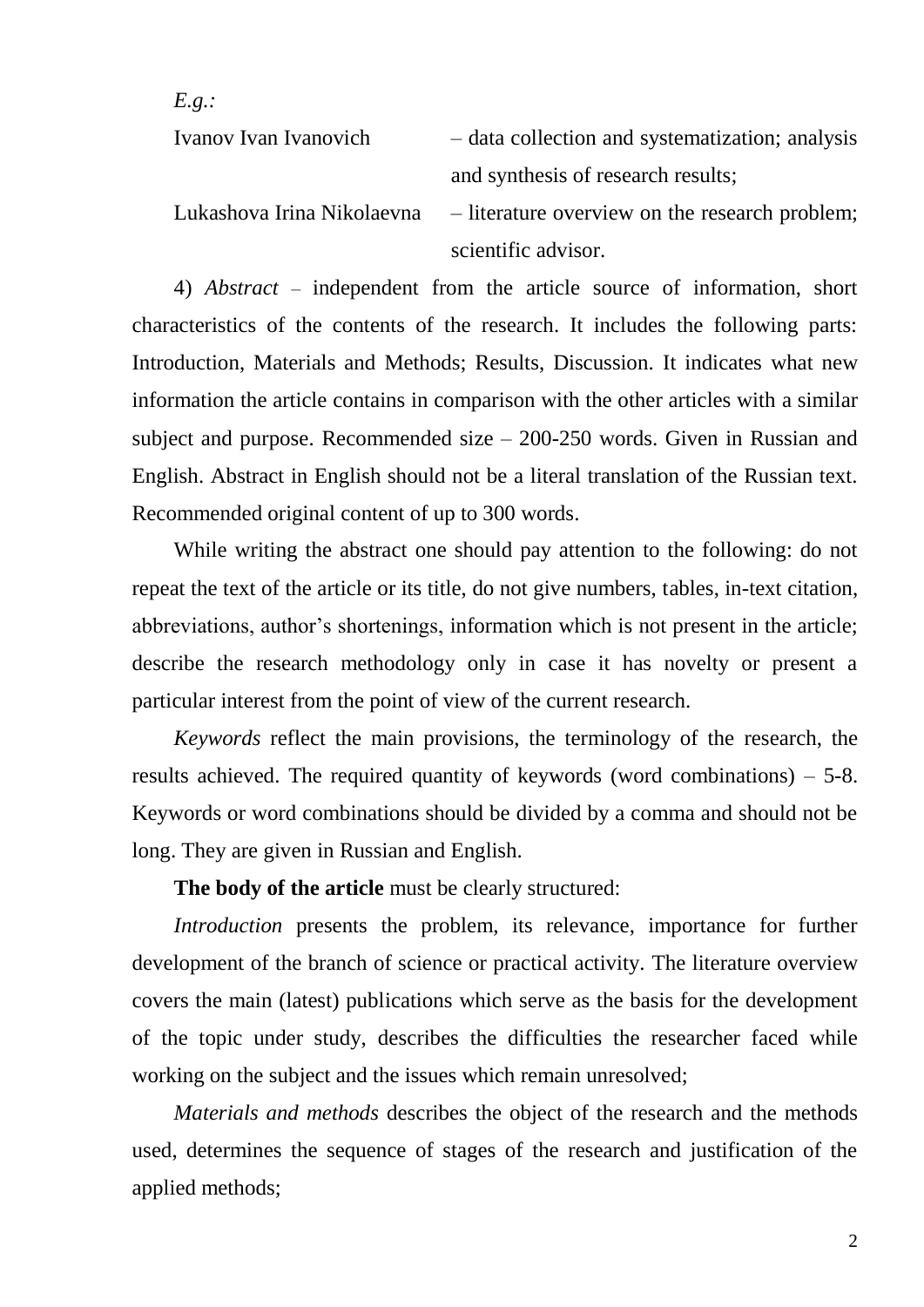*Results of the research* is the main section where the corresponding argumentation is given, the stages of the cognitive process are explained, the data on which the author relied are justified;

*Discussion and conclusions* briefly presents the results of the research, as well as recommendations based on the research, and their practical importance is determined.

The body of the article is written in Russian and English.

**4.** References are given in-text consistent with the Harvard Referencing Style: square brackets with surname and initials of the author, year of publication, page numbers. All elements are divided by commas. E.g.: [Adrien Ch., 2019, p. 20]. In case of several sources, the authors are divided by semicolon.

These references are compiled into References at the end of the article in accordance with the current requirements of the Russian Federation (GOST R 7.0.5–2008 "Standards on information, librarianship and publishing. Reference. General requirements and drafting rules", approved by the Federal Agency on Technical Regulation and Metrology), mentioning only the sources used in the article.

If citing an edited source, the editor(s) are given, for translations – the translator. If the publication is a translation from English, it is preferable to give the original English title with the year of publication and information of the publisher.

In an original scientific article it is necessary to cite 30-40 author's sources (including at least 7-10 foreign sources).

Self-citation: not exceeding 20 per cent of all the sources in References.

*References* **do not include**: regulatory documents, data books, archival materials, newspaper notes with no author, links to websites without specifying the material used. Such sources are cited in footnotes with continuous numbering. It is inadmissible to cite doubtful websites (e.g. referat.ru), yellow press websites, forums and social networks.

Notes are given as citations in footnotes.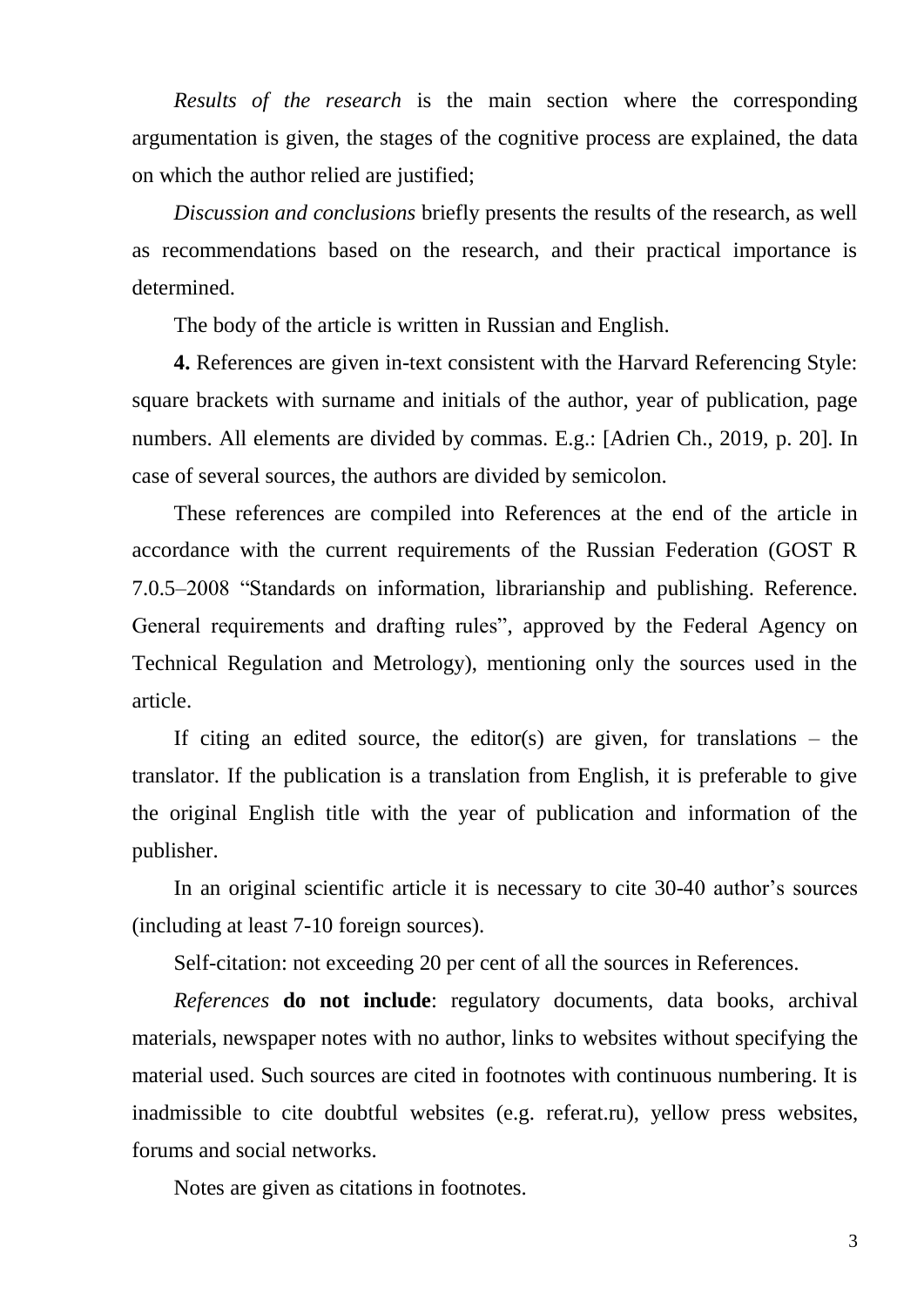**5.** Since the journal is printed in one ink, it is recommended:

– to use italics or bold for emphasis but not colour, which will be lost in page make-up;

– to use black and white drawings, graphs, tables, etc.

**6.** Reference list at the end of the article is a requirement, in Roman alphabet in accordance with the Harvard Referencing Style. English sources are not changed.

**Basic structure:**

**Surname, initials (year of publication), title, publisher, place of publication, journal etc., references.**

Punctuation is as follows: for two authors – "and" with no comma; for several authors – **commas**, the last surname joined to the preceding one by "and" **without comma**.

### **Books in English**

## **Standard Form:**

Surname, initials (year), *Title in italics,* no. of publication, publisher, city, country.

### **Books in Russian**

### **Standard Form:**

Surname, initials (year), *Title transliteration in italics* [Title in English], no. of publication, publisher, city, country.

### **Edited books**

### **Standard Form:**

Surname, initials (year), *Title transliteration in italics* [Original title of the book], no. of publication, in Surnames, initials of the editors (ed.), publisher, city, country.

**Articles in English**

**Standard Form:**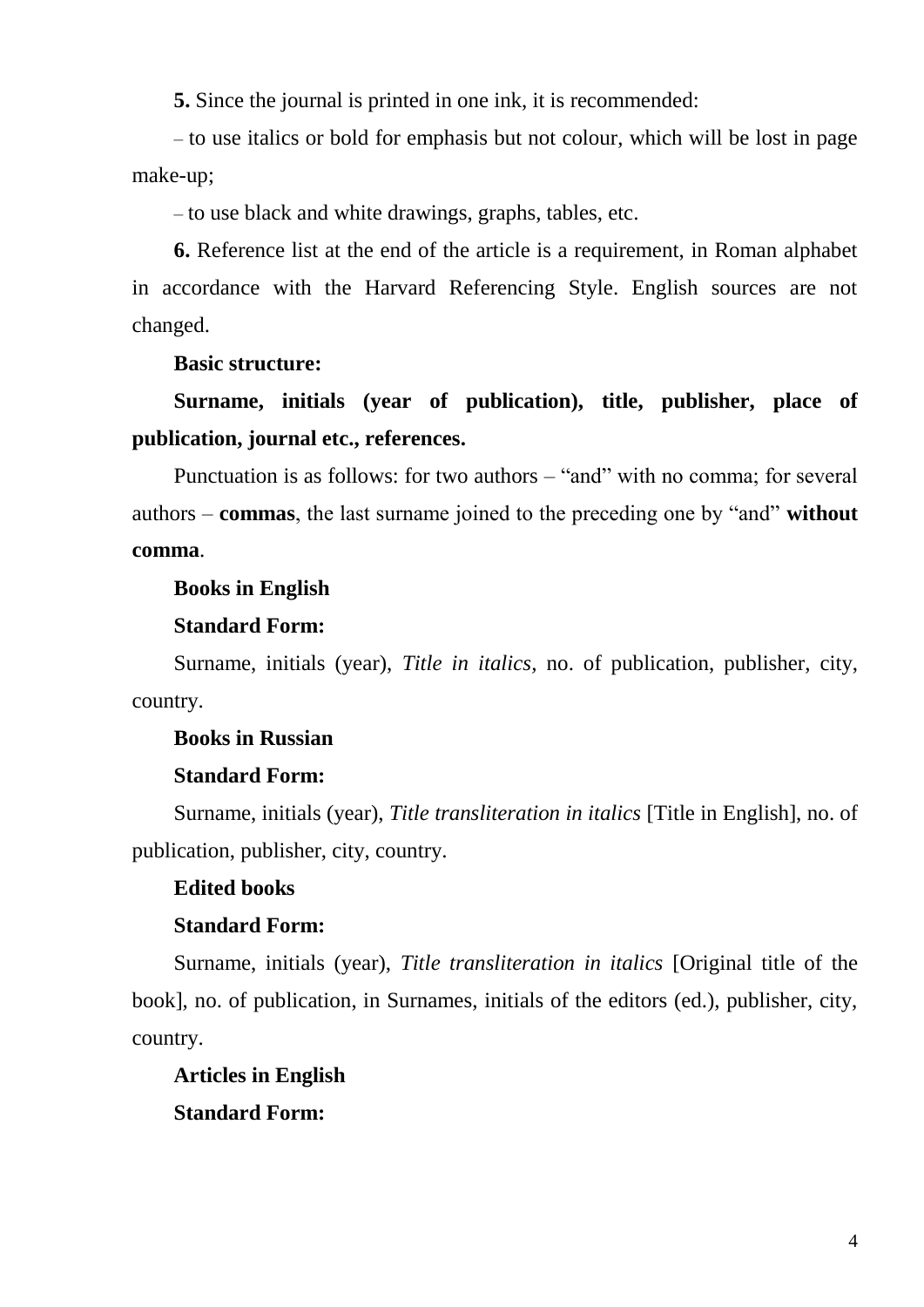Surname, initials (year), "Title of the article', *Title of the publication in italics,* vol. volume number, no. of publication (if applicable), pp. page numbers of the article.

# **Articles in Russian**

## **Standard Form:**

Surname, initials (year), "Translation of the article in English quotation marks", *Title of the publication transliteration or registered title in English in italics,* vol. volume number, no. of publication (if applicable), pp. page numbers of the article.

### **Conferences in English**

### **Standard Form:**

Surname, initials (year), "Title of the article", *title of the conference,* city, country, date of the conference, pp. page numbers.

# **Conferences in Russian**

#### **Standard Form:**

Surname, initials (year), "Translation of the article title in English quotation marks", *title of the proceedings of the conference transliteration in italics*  [translated title in square brackets], *title of the conference transliteration*  [translated title] *or English title for international conferences,* city, country, date of the conference, pp. page numbers.

### **Thesis and author's abstracts in Russian**

### **Standard Form:**

Surname transliteration, initials (year), "Title in English", Abstract of academic degree thesis, specialty, university (institute), city, country.

### **Author's abstracts:**

Abstract of PhD thesis; Abstract of D. Sc. thesis.

**Thesis:** PhD Thesis; D. Sc. Thesis

All publications in Russian must be translated into English in square brackets. Sources in Russian are transliterated by Translit.net (transliteration system BGN). The following must be transliterated: